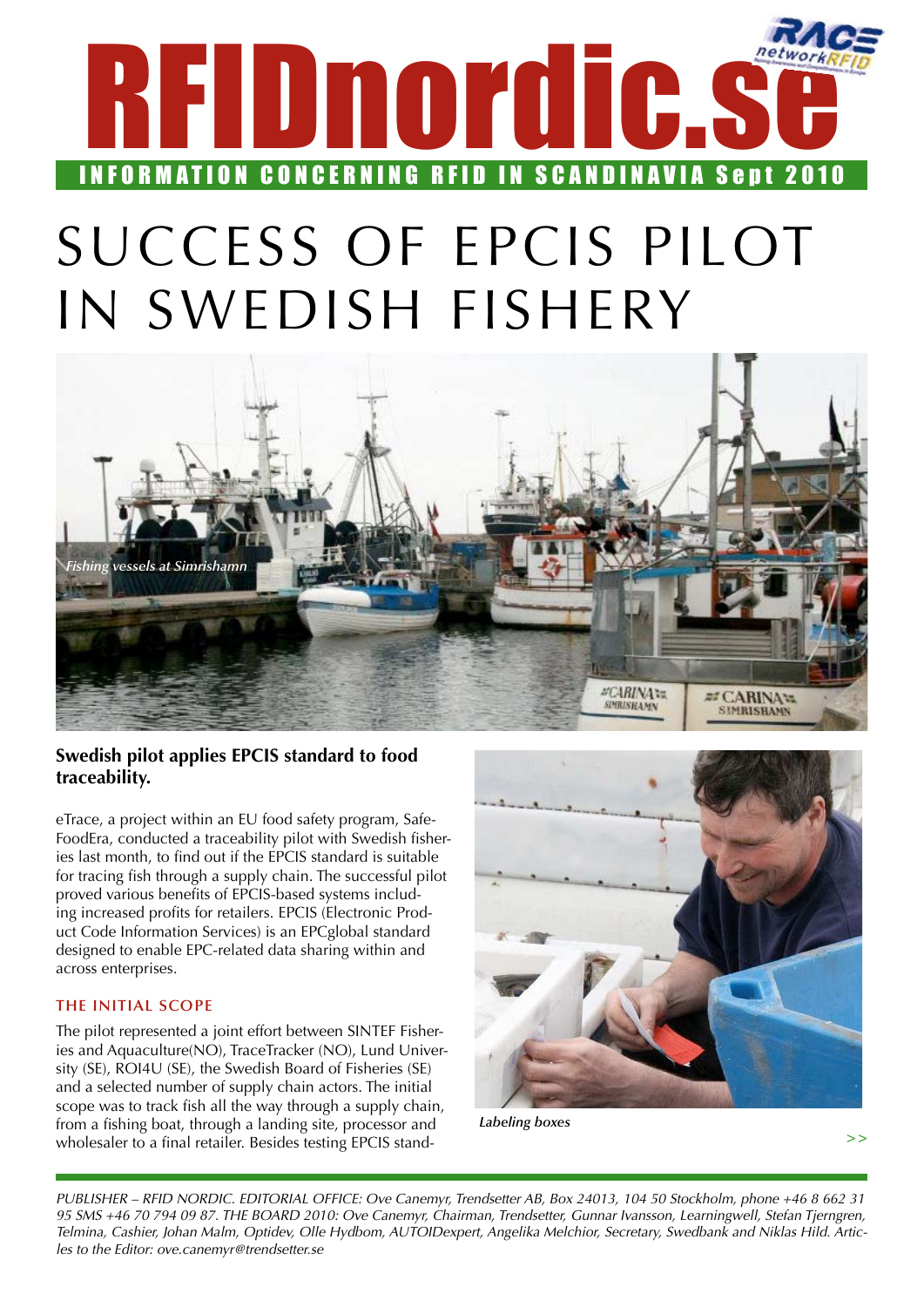## RFID.nordic.se



- **Page 1 Success of Epcis Pilot in Swedish Fishery**
- **Page 4 Garry Weber chooses Nordic ID as their Handheld Supplier**
- **Page 5 RFID technology helps S onoco-Alcore better serve its Paper Core Customers**
- **Page 6 Tagmaster presents the New XT Series Uhf Reader and ID-tags at Intertraffic**
- **Page 7 Scandinavia´s leading Slate Manufacturer Minera Norge automates delivery processes with award winning RFID solution**
- **Page 8 Nordic ID and Container Centralen signed a European Cooperation Agreement**
- **Page 9 Martela improves Speed and Accuracy with RFID**
- **page 10 Japanese Apparel and Textile Consortium cuts costs with RFID technology**
- **Page 11 ABB avoids shipment errors with RFID technology**
- **Page 12 the winner of the European Golden tag Award was Cooper Power Tooles S AS/ Recoules, France**
- **Page 13 Odette International´s initial RFID Standardization Phase Concluded**
- **Page 15 Würth updates its RFID System**
- **Page 16 RFID technology enables efficient use of assets in Gas Cylinder Industy**



*Marten Gustavsson shows a handheld RFID device*

ard, the pilot aimed to provide retailers with detailed information about the source and history of specific, individual

boxes of fish. The ultimate aim was to develop and evaluate traceability systems that increase the ability to perform precise and reliable recalls in the case of food scares. At the same time as the pilot in Sweden, two other eTrace pilots have been started, tracing meat products in Norway and fish products in Iceland.

#### **Tracking from the boat to the retailer**

The pilot in Sweden took place from the 17th to the 21st of May. Starting in Simrishamn, catches from three boats were loaded into returnable plastic boxes that were labeled with individual, unique numbers (RFID). The data associated with each box contained information that had been sent to the fishing authority including the ID, date, type of catch and the catch location. In the next step, the raw fish went through the production line to be filleted and then packaged in cardboard boxes for distribution. These cardboard boxes were also equipped with RFID tags, so that they could be registered along the downstream chain. The relationship between the caught fish and the fillet product was established via transformations recorded in an EPCIS database from

#### TraceTracker.

The individual ID tags were read once again when the cardboard boxes arrived at the wholesaler, Brødrene Hanson, in Gothenburg. Part of the batch was bought by a retailer, Fisklyckan, in Gothenburg who registered that he received the individual cardboard boxes, and was now ready to sell the fish in his store. Other boxes were bought by a restaurant and a fish auction.

By the time the fish reached the retailer, all of the product details were available online.

The retailer could print out a traceability graph showing where each specific fish came from, where it was caught and how it traveled to the store. Significantly, the information could be presented to the customer as proof of the source.

#### **EPCIS in action**

At every stage of the pilot the EPCIS standard was employed to streamline traceability data.

Data from individual RFID tags were captured using handheld RFID readers and the information was automatically uploaded to TraceTracker's EPCIS database using an application called TT Data Uploader. An online user interface, the TT Navigator, was available for showing product details.

#### **Positive results on all**



*Retailer*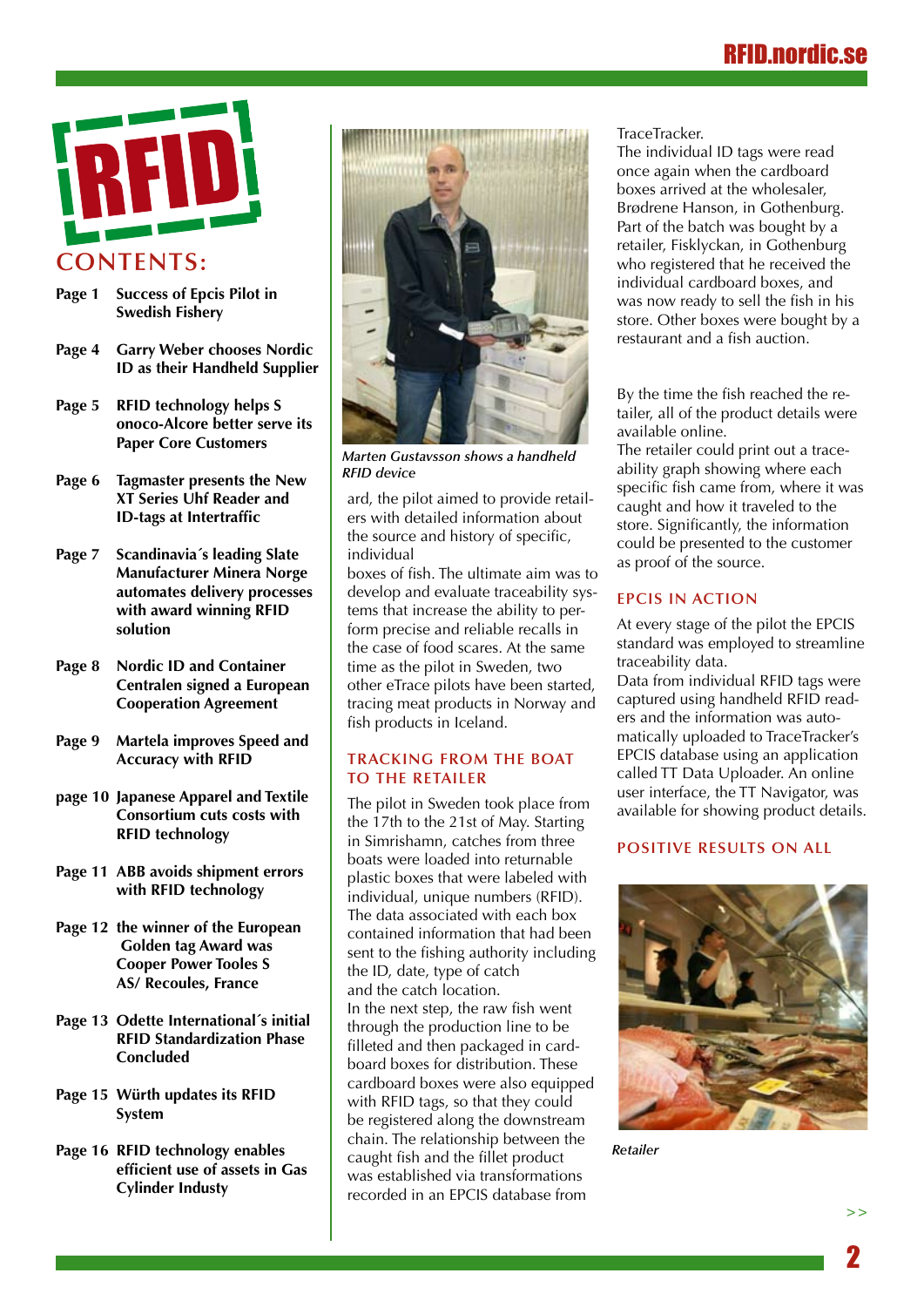

*A traceability graph available online*

#### **sides**

According to the Swedish Fishery Board, the results have been positive. "The response from the fishermen, first buyers and retailers who have been involved in the project is very positive about the possibilities of sharing information in a structured and understandable manner," said Mårten Gustafsson, Swedish Board of Fisheries. The participating retailer noticed an increase in sales. "Traceability has been a driver for increase sales," said Peter Kallstrom, owner of Fiskelyckan, Gothenburg. "By taking part in the eTrace project and promoting traceable food, we have stimulated a strong interest from consumers. Next to the cod, we posted a map showing where the fish was caught and processed. The map told the history that consumers have been waiting to hear, namely that the fish is local. Instead of selling just a few kilos a day, I sold more than 150 kilos over 4 days. This is a very significant increase for us." Other supply chain partners experienced a decrease in manual data entry. "Having an open, automatic system directly reduces the need to enter information manually," explained Niklas Hild, the Project Manager of the Swedish eTrace pilot. "Everyone along the supply chain can access the same information on the screen, reducing redundancy. In addition, the pilot showed that RFID and EPCIS works well in harsh environments such as the fishing industry."



*Peter Kallestrom, the owner of Fiskelyckan*

EPCIS proved to be a viable standard enabling compliance with European regulations on food safety. "The Swedish Board of Fisheries sees the EPCIS-standard and RFIDtechnology as a potential tool to meet the upcoming demands of the new control regulation,(EG) nr 1224/2009 in EU. This regulation states that all member states must have traceability in the fish supply chains. Also, it seems to be a great tool in fisheries control," said Mårten Gustafsson.

"From an academic perspective, the EPCIS pilot demonstrated IT tools for solving traceability problems that have been clearly documented." said Henrik Ringsberg from Lund University Department of Design Science, Division of Packing Logistics, "Over the last year and half I have been working for the Swedish Fishing Authority carefully charting various issues involved

with achieving full chain traceability in seafood supply chain. A lack of supply chain visibility, and a lack of data compatibility between supply chain players is clearly improved by uploading product information to EPCIS databases and available online."

#### **Final results**

In effect, the pilot proved that EPCIS compliant traceability systems can integrate data from different information sources related to food safety and suitable enterprise management systems. EPCIS based systems were shown to improve the speed and efficiency of traceability operations.

#### *More information*

*EPC Global: www.epcglobalinc.org EPCIS standard: www.epcglobalinc.org/standards/epcis SafeFoodEra network: www.safefoodera.net/ Sintef Fisheries and aquaculture: www.sintef.no/ Marin/Fiskeri-og-havbruk-AS TraceTracker AS: www.tracetracker.com*

#### *Contact information:*

*Laura Gray, Marketing Manager laura@tracetracker.com Mobile +47 90 36 64 48 Niklas Hild, Project Manager Swedish eTrace pilot- Niklas.hild@roi4u.se mobile: +46 709981370*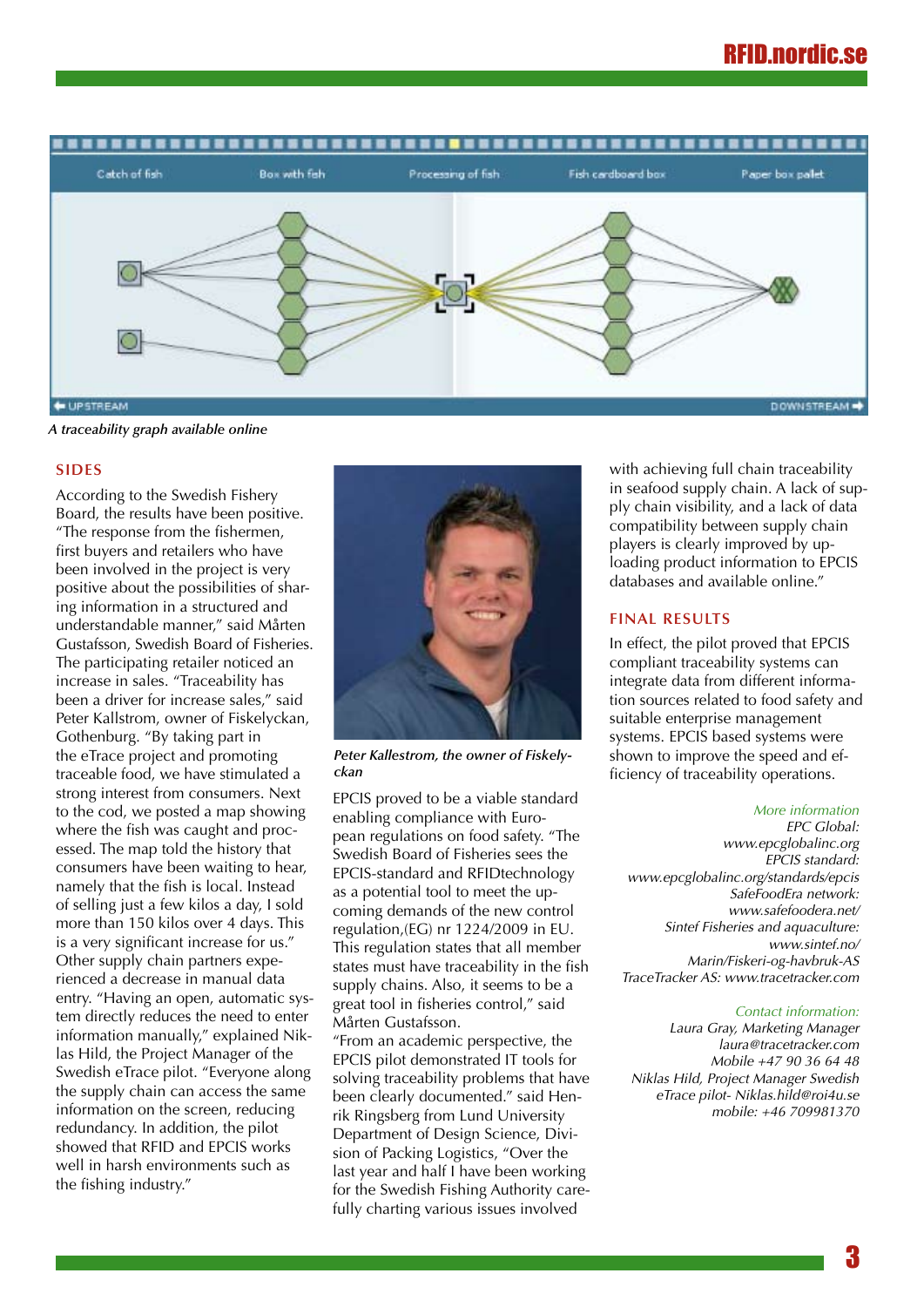

## Gerry Weber chooses Nordic ID as their handheld RFID supplier

**Gerry Weber International Ag, a fashion and lifestyle company , recently chose Nordic ID as their handheld RFID supplier. The international, chain-wide RFID project stipulated high mobility requirements, which Nordic ID's PL3000 UHF RFID Cross Dipole computers fulfill. The delivery of the handheld devices will be in July 2010 to the "Houses of Gerry Weber" in Germany and throughout Europe.** 

The RFID handhelds will be most heavily used in goods receiving and inventory management at about 150 stores. "Nowadays it takes us about two days to complete the inventory on a 200-square-foot retail space," says Christian von Grone, CIO at Gerry Weber. "After the rollout, this process will take only about ten minutes".

Nordic ID handsets were chosen after a meticulous selection process, including extensive testing of different devices. The fact that the PL3000 Cross Dipole is able to read tags from up to four feet away, even through closed boxes, was the deciding factor in its choice. For Gerry Weber, this is especially important when tagged goods, in individual boxes, are transported in bulk on pallets.

But the PL3000's reading ability should come as no surprise, considering that the European EPC Competence Center (EECC)'s recent testing of the device produced the best value ever measured in an EECC test procedure for receiver sensitivity. Because of the innovative cross-polarizing antenna developed by Nordic ID, the device is capable of reading tags both horizontally and vertically. For the Gerry Weber project this was one of the factors to choose Nordic ID PL3000 Cross Dipoles, since in the

reading process in rapid succession, the orientation of the RFID tags are negligible and this speeds up their processes significantly.

The 800-gram Nordic ID Cross Dipole UHF devices come with a battery charge of up to 20 hours, a robust, ergonomic design and can easily be used in a dark environment thanks to function-key lighting.

*For further information, please contact: Jorma Lalla, CEO Tel. +358 400 525 986 jorma.lalla@nordicid.com Nordic ID HQ Myllyojankatu 2 A 24100 SALO FINLAND tel. +358 2 727 7700 fax +358 2 727 7720 info@nordicid.com www.nordicid.com*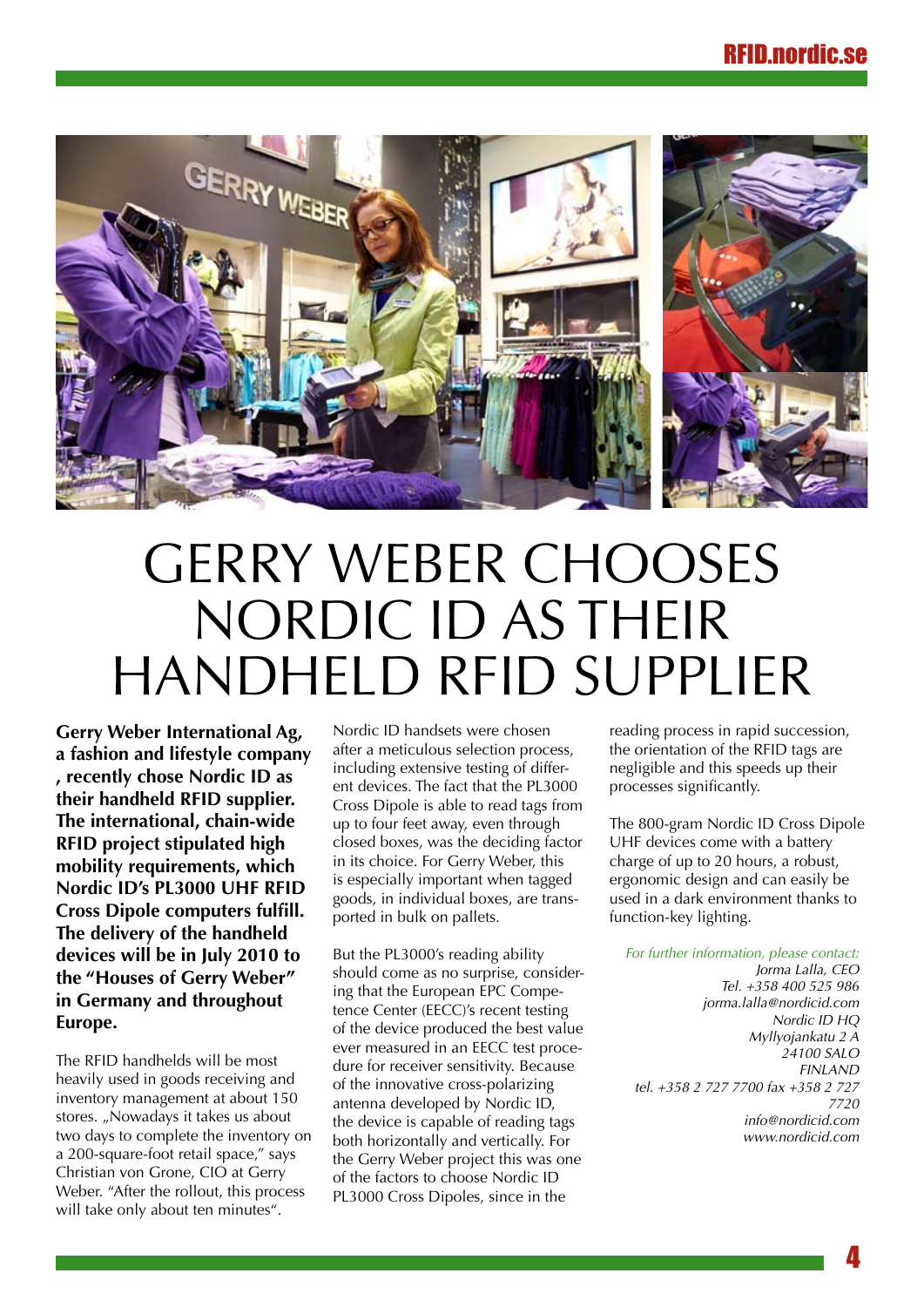

## RFID technology helps Sonoco-Alcore better serve its paper core customers

**Sonoco-Alcore, a wholly ownedsubsidiary of Sonoco with 30 tube and core plants and six paper mills in Europe, is using UPM Raflatac DogBone RFID tags in its fiber-based cores to help customers reduce costs through advanced inventory tracking.**

RFID technology allows Sonoco-Alcore to provide customers the ability to reduce costs associated with lost inventory and manual labour many companies currently use for inventory tracking. By embedding RFID tags in roll cores, customers of Sonoco-Alcore can follow rolls through the supply chain process with real-time tracking and location information. Sonoco is using the technology to produce its Intellicore™ engineered carriers.

One market already using Sonoco's Intellicore™ carriers is décor paper. RFID tags are embedded in the cores during the winding process and tested to ensure 100 percent functionality.

"This technology is a value-add to our products that can provide cost savings to our customers. It allows for easy tracking and management throughout the product's life cycle,"

previous run can be re-used for new printing work. In savings this can result in over 10% savings in material costs," says Mikko Nikkanen, Business Development Director, UPM Raflatac, RFID.

*"This technology is a value-add to our products that can provide cost savings to our customers. It allows for easy tracking and management throughout the product's life cycle,"*

says Eddie Smith, Vice President, Sonoco Europe.

"Printing houses can benefit in many ways by using RFID technology. Paper roll traceability at core level enables continuous printing through several phases without loosing important paper type and quality information of the material. Material leftovers from the

*For further information, please contact: Mikko Nikkanen, Business Development Director, UPM Raflatac, RFID, tel. +1 828 275 5162*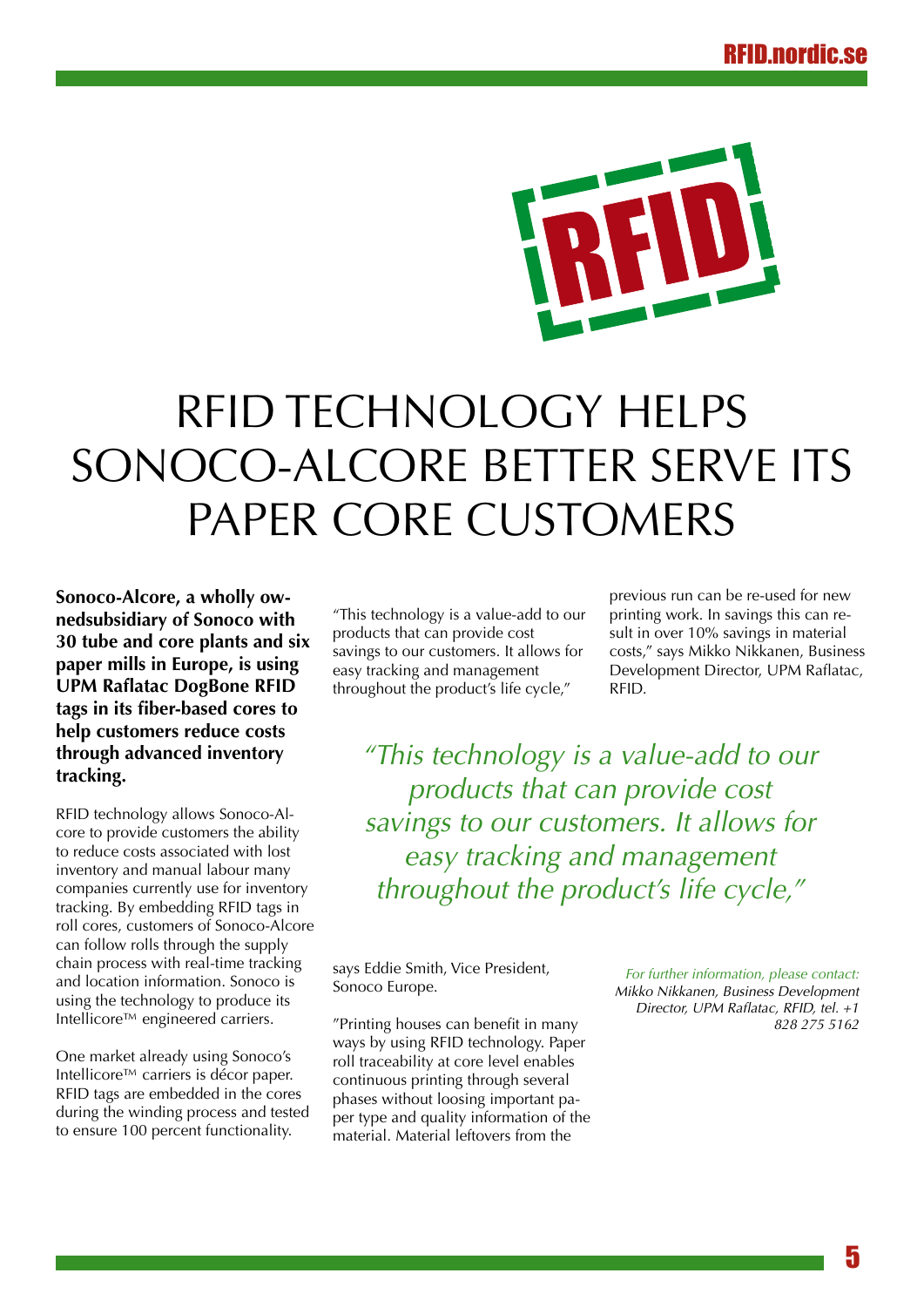## TAGMASTER PRESENTS THE new XT series UHF reader and ID-tags at Intertraffic

**TagMaster, the leading producer of advanced RFID solutions for access control and rail applications presents the new XT series readers and ID-tags addressing the EPC Gen 2 specification at the international trade show Intertraffic in Amsterdam. This reader family together with ID-tags is designed for typical installations in application areas such as Parking, Gated communities, Condominiums as well as People access.**

This new reader family and ID-tags extends the TagMaster product portfolio with support for the ISO 18000-6 type C standard (also referred to as EPC Gen 2), providing automatic identification of ID-tags at up to 5 meters. The XT series is particularly suitable for installations involving a high volume of ID-tags, such as in Vehicle Access and Parking applications.

Two new members of the TagMaster reader family

TagMaster is initially introducing the XT-2eu and XT-2us to its UHF series. The XT-2eu is designed to comply with the European regulations for ISO18000-6 type C, while the XT-2us is designed for the North American regulations, in terms of frequency range and output power. Both readers are characterised by the high-quality and reliability associated with TagMaster,s RFID products.



The XT reader family is equipped with the same Linux operating system thus supporting the same reader software applications used in the market leading LR series of readers from TagMaster. These applications will now be available in the XT series providing extensive functionality and communication options. This makes integrating the XT series to management systems and other equipment both quick and easy.

New ID-tags added to the TagMaster product range

TagMaster has added a new range of passive UHF ID-tags which fully support EPC Gen 2 standard. TagMaster will offer both standard EPC Gen 2 IDtags as well as TagMaster, s ŒSecure MarkID, format, which is an EPC Gen 2 compliant ID-tag which provides added security in terms of a unique identity which cannot be duplicated. Together with EPC Gen 2 ID-tags supplied by TagMaster, the XT series readers provide a read range of up to 5 meters.

The XT readers and ID-tags will complement TagMaster, s existing product portfolio. The LR-series of readers using 2.45 GHz technology is well recognised as market leading, with installations all over the world, in all climate conditions and working in all types of demanding applications. The XT series meets the high demands for reliability and functionality set by TagMaster, s global network of partners.

#### **About TagMaster**

TagMaster is a Swedish technology company founded 1994 with headquarters in

Kista (Stockholm), Sweden. TagMaster designs and markets advanced longrange radio frequency identification (RFID) systems and information services associated with automatic vehicle identification, rail bound transportation and people access, in order to increase efficiency, security, convenience and to decrease environmental impact. TagMaster exports mainly to Europe, Asia and North America via a global network of partners, systems integrators and distributors. TagMaster shares are traded on First North in Stockholm, Sweden. TagMaster.s Certified Adviser is Remium AB. <http://www.tagmaster.com/>www. tagmaster.com

*For more information, please contact: Bo Tiderman, CEO Telephone: +46 8 632 1950 E-mail: bo.tiderman@tagmaster.com*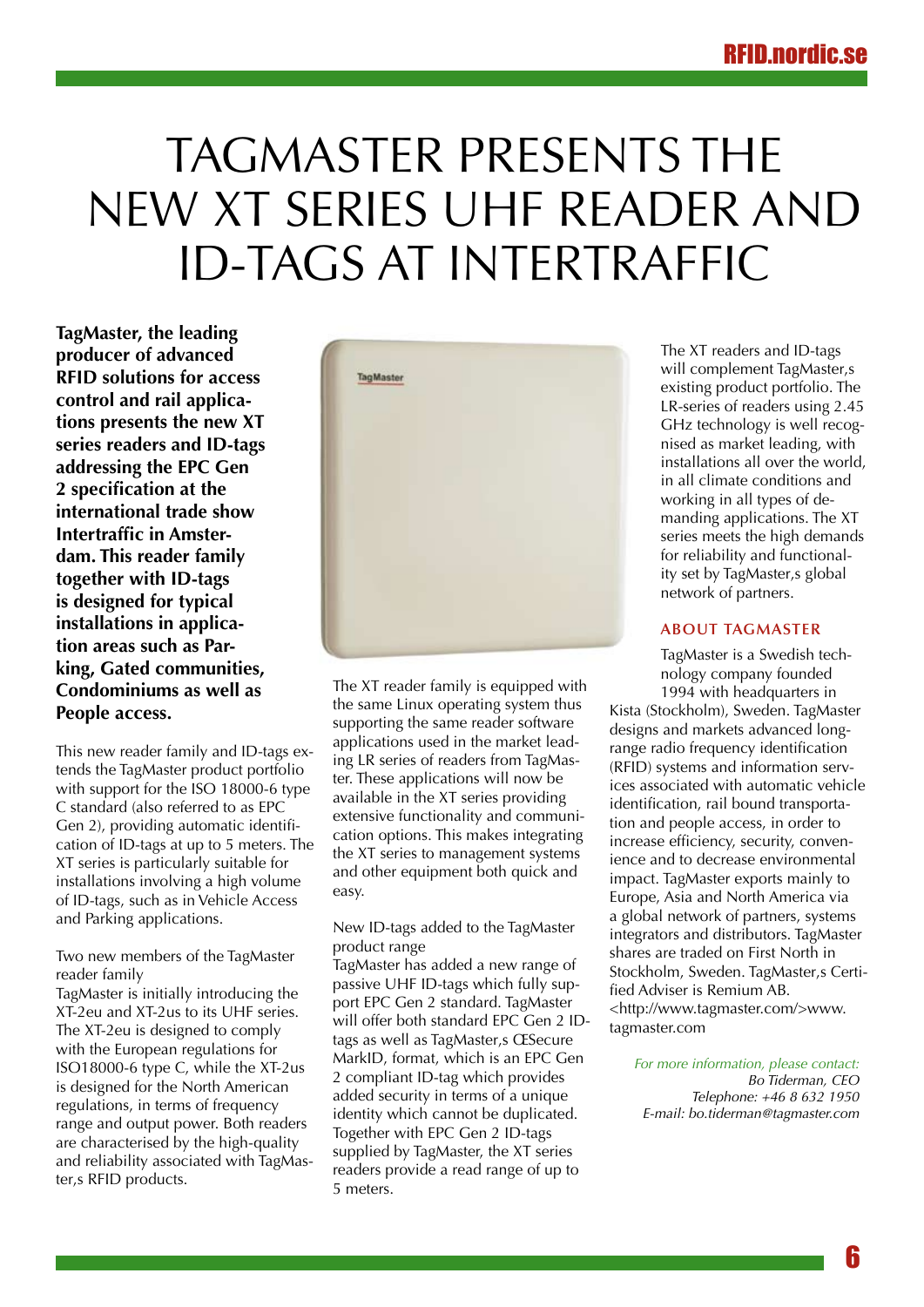## Scandinavia's leading slate manufacturer Minera Norge automates delivery processes with award winning RFID solution

Scandinavia's leading slatemanufacturer, Minera Norge, uses UPM Raflatac ShortDipole and Hammer RFIDtags converted by AdhTech, superDAGFINN and portalRFID solutions from ACT Systems Skandinavia to automate the locating and delivery processes of its stone products. Minera Norge's products are used for example in interiors, walkways and floors, and are exported worldwide. The premium quality slate manufacturer is located near the source of its raw materials in

Norway where drastic changes in weather conditions set special requirements to RFID tags used. Minera Norge's RFID implementation was reThe weighty stone products are cut into tiles and blocks, then packed and placed on pallets attached with UPM Raflatac RFID tags. The pallets are moved to an RFID reader portal where information on each pallet's unique ID number, product and weight are linked to the corresponding order. The pallets are then stored outdoors on Minera Norge's large yard using a forklift equipped with GPS system and an RFID reader.

*The ShortDipole and Hammer UHF tags from UPM Raflatac once again have proven RFID's ability to deliver real results in a challenging supply chain management application.* 

cently honoured in the RFID Journal Live 2010 annual industry event with the esteemed "Best RFID Implementation" award.

Minera Norge uses RFID to track pallets from loading to the point of shipment. Each worker uses an ID card with an embedded RFID tag to log into the company's ERP system. After showing the RFID card to a reader, the system provides workers an updated list of incoming orders. By selecting an order for processing, the system in turn requests the specific stones needed for the employee to complete the order.

When a driver picks up a pallet, the superDAGFINN software shows data of the pallet on the forklift's screen enabling the driver to quickly confirm it is the correct product. The GPS system, GPStracker, is used to locate the pallets in real time, as they are moved with the forklifts. It also provides drivers with maps showing the exact location of each pallet as well as the forklift, and directions for reaching the specific pallet.

Moreover, the RFID solution is used to automate the invoicing process as it enables forklift drivers to indicate from the onboard screen that a product

has been shipped, and send an advance shipping notice to a customer, thus activating the actual invoicing process.

The complete RFID solution was installed and operational at Minera Norge in just four weeks. Since the implementation in May 2009, the company has been able to enjoy the benefits of accelerated and accurate locating of products, which in turn have resulted in faster and correct deliveries for customers.

"The ShortDipole and Hammer UHF tags from UPM Raflatac once again have proven RFID's ability to deliver real results in a challenging supply chain management application. It provides excellent reliability even when attached to massive pallets of stone products facing harsh and seasonal weather conditions from freezing snowstorms to rain and heat. Because of its proven performance, passive RFID technology is adopting an increasingly important role as essential part of GPS and WiFi based location solutions," says Mikko Nikkanen, Business Development Director, UPM Raflatac, RFID.

*For more information, please contact: Mr Mikko Nikkanen, Business Development Director, UPM Raflatac, RFID, tel.+1 828 275 5162*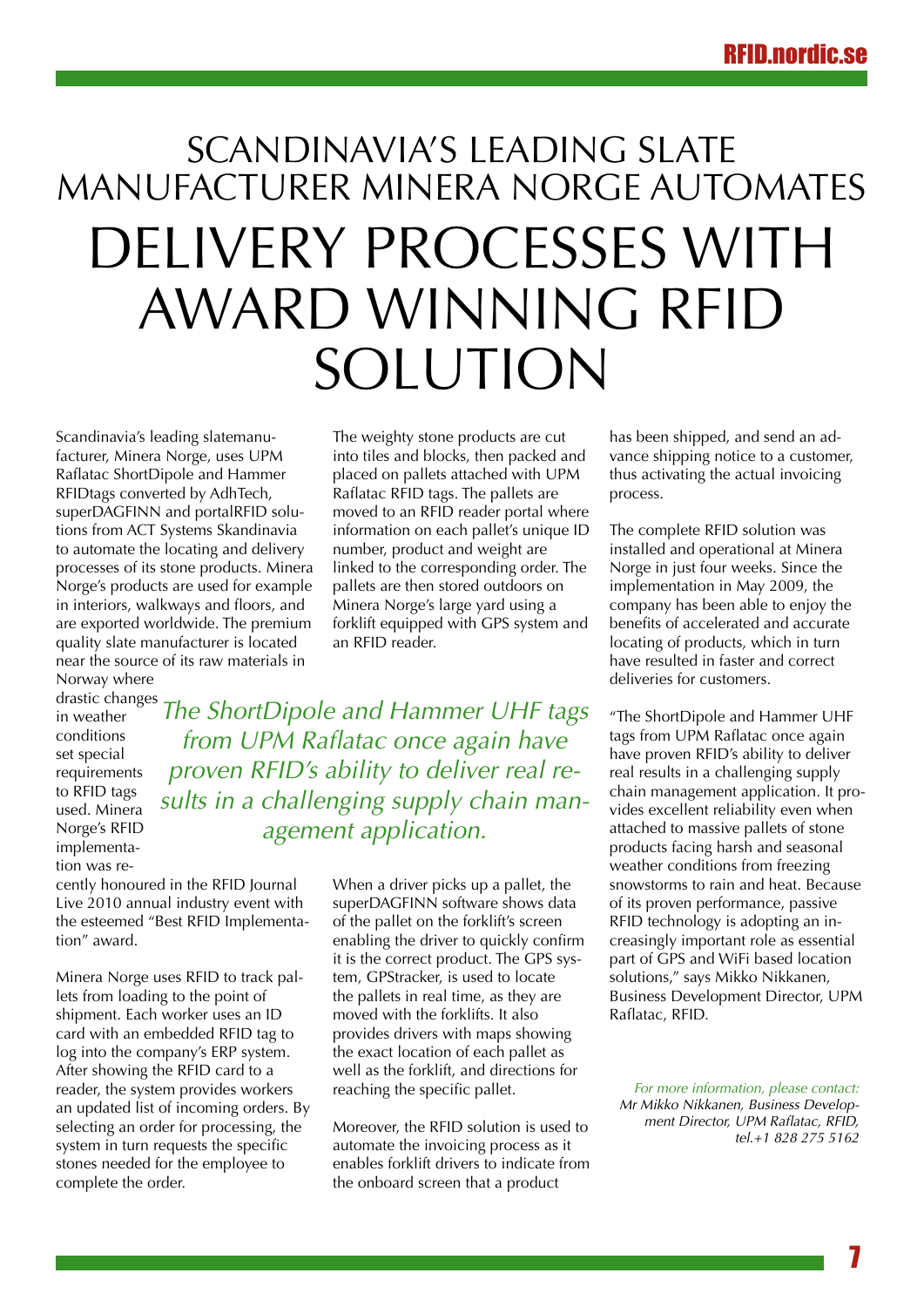

## Nordic ID and Container Centralen signed a European Cooperation Agreement

**Nordic ID and Container Centralen have signed a cooperation agreement to market and to sell software in the Nordic ID handheld readers to bring the benefits of RFID to the European horticultural industry.** 

This is a part of Container Centralen's "Operation Chip It", which is the tagging operation that takes place in the autumn of 2010. All 3.5 million CC Containers must get new tags before the cutoff date: November 1, 2010. With "Operation Chip It", Container Centralen introduces RFID technology in the horticultural industry to ensure that all CC Container users are prepared for the increasing demand

for optimized transport and logistics. The RFID technology will benefit all organizations in the horticultural industry as it makes identification of the CC Container simple and quick, while providing a platform for future integration with IT Management systems. "The cooperation with Container Centralen gives us a head start in delivering RFID scanners to the horticultural industry throughout all of Europe", says Atte Kaskihalme, Sales Director at Nordic ID. Container Centralen has already bought Nordic ID scanners with the horticultural industry software for their own use in order to improve their logistics with their CC Containers. Container Centralen has also certified Nordic ID PL3000 handheld reader

with the horticultural industry software to be marketed and sold to their own customers so that also they can get the benefits from RFID. Nordic ID is an expert in RFID and experienced within the horticultural industry and thus can provide traceability to ensure freshness and origin for the products.

*For further information, please contact: Jorma Lalla, CEO*

*Tel. +358 400 525 986 jorma.lalla@nordicid.com*

> *Nordic ID HQ Myllyojankatu 2 A 24100 SALO FINLAND tel. +358 2 727 7700*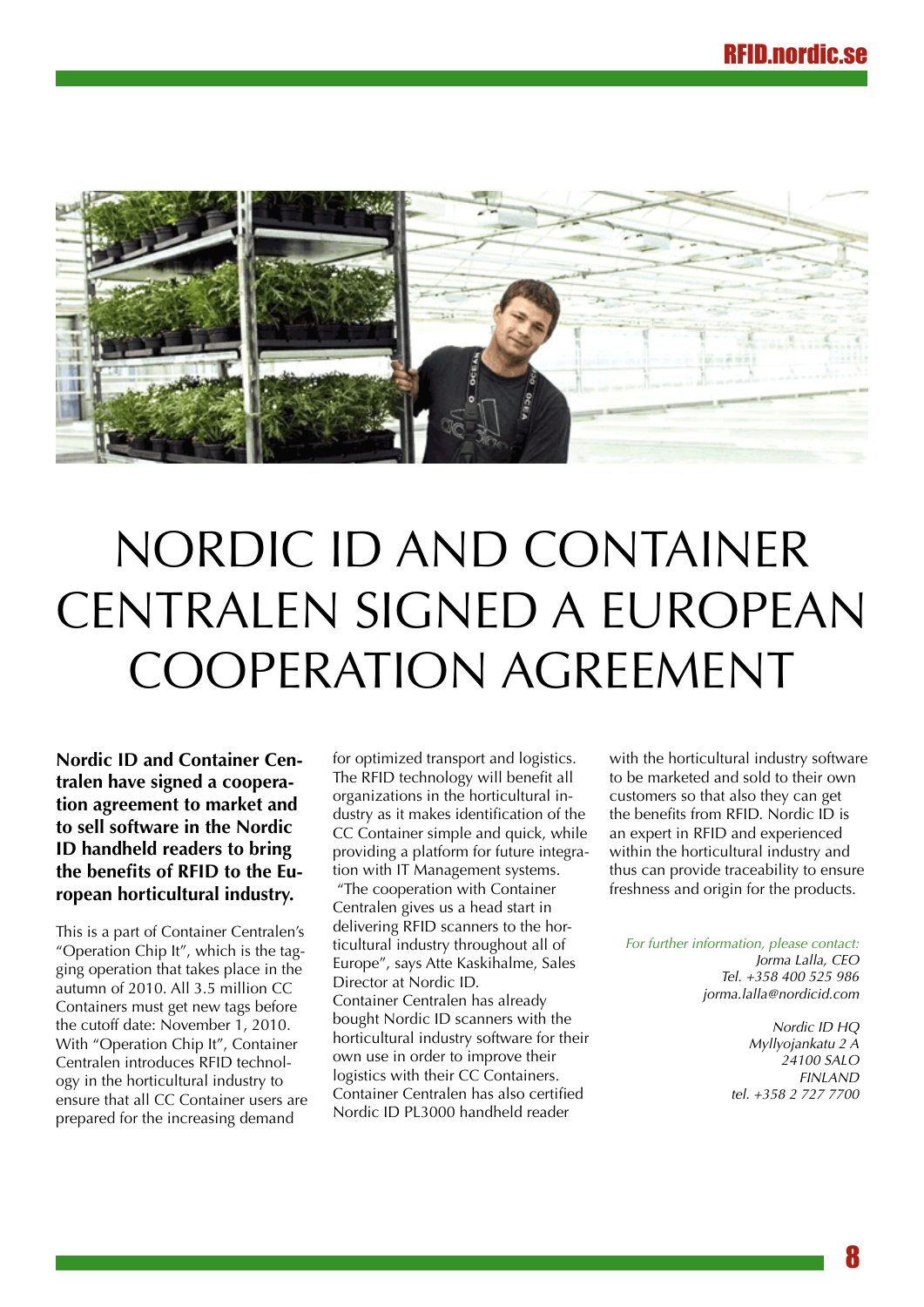# Martela improves SPEED AND ACCURACY with RFID



**Martela has launched a system that improves the speed and accuracy of office furniture inventory take at customer sites significantly. The system implemented by Vilant Systems is based on RFID tags that are attached to furniture.** 

Space is inventoried with handheld RFID readers that pick up tagged

furniture efficiently also from longer distances. The system improves the design and planning process of office upgrades or moving. It also improves inventory accuracy for book keeping.

The system reduces human error during inventory and it speeds up the inventory take process significantly. It is normal that the office layout lives while employees do small changes and inventory records are out of date quickly. With the new system a

normal office room can be inventoried in 10 seconds. Due to the accurate and up to date inventory record, office moving and upgrade planning is improved. The customer also receives accurate furniture inventory records for book keeping.

The RFID tags are attached to Martela furniture already in production. Old furniture will be tagged with RFID tags during the first inventory take. Martela employees take the office furniture inventory with handheld RFID readers. Vilant's RFID software updates Martela's inventory applications with the inventory data. Martela's customers can focus on their core business by outsourcing office furniture maintenance and inventory take to Martela.

*For further information please contact:*

*Vilant Systems OY Antti Virkkunen Sinikalliontie 4 02630 Espoo, Finland Tel +358 9 8561 9900 Mobil +358 50 529 4574 Antti.virkkunen@vilant.com*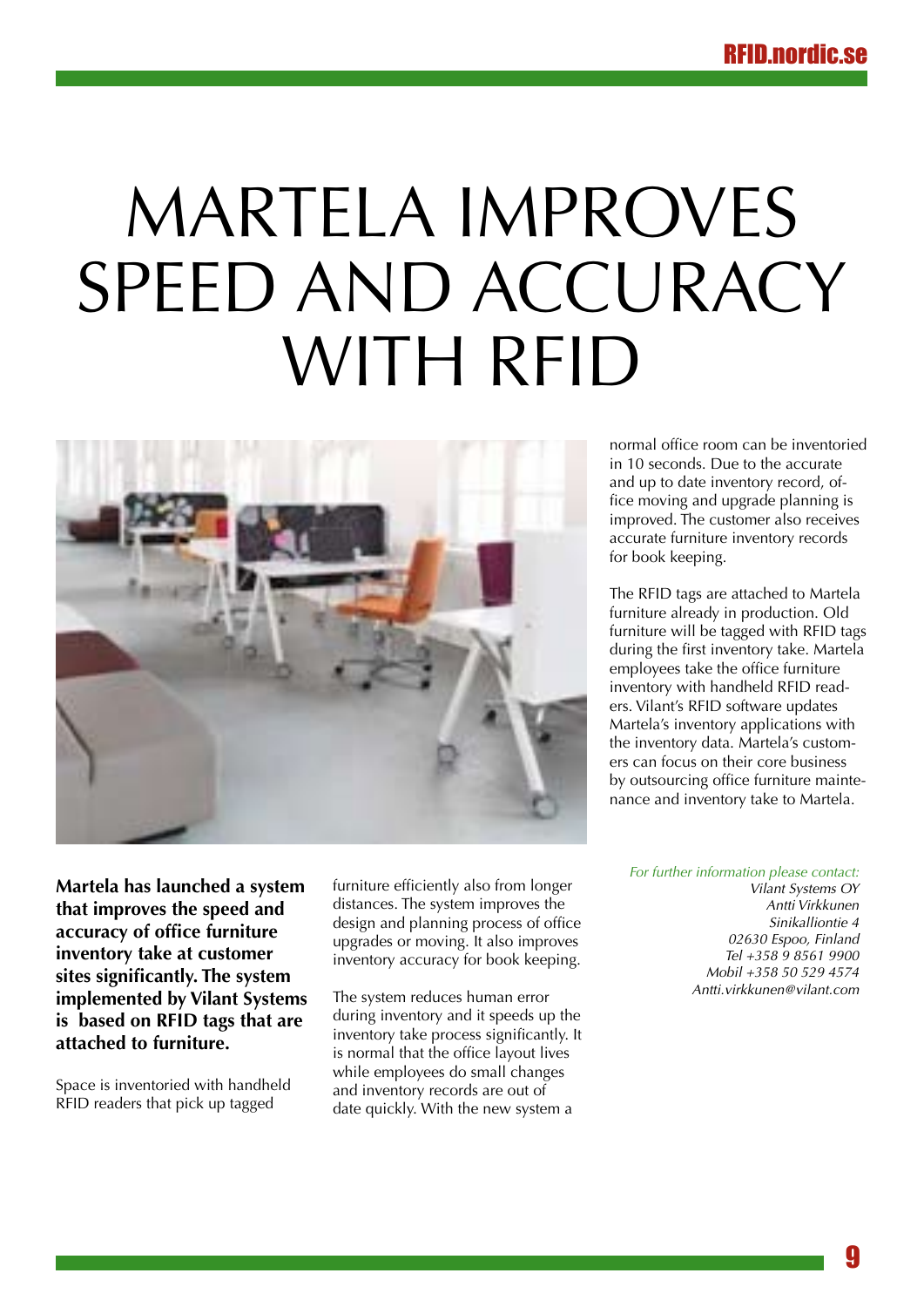## Japanese apparel and textile consortium cuts costs with RFID technology

**I.T.'S International Co., aconsortium of Japanese apparel and textile companies including Flandre,Teijin Group and Sumikin Bussan Corp., have implemented RFID technology in store operations. The solution, providing cost savings throughout supplychain and resulting in positive effects on consumer prices, utilises UPMRaflatac ShortDipole RFID tags. This is the first large scale item-level RFID implementation for the Japanese textile and apparel industries.**

The solution, named SPA (Speciality Store Retailer of Private Label Apparel), is compliant with the guidelines for RFID in apparel supply chain management provided by the Japanese Ministry of Economy, Trade and Industry coupled with the Japan Apparel Industry Association. Moreover, it is the first-ever RFID operation commissioned by the Ministry of Economy, Trade and Industry in Japan.



The SPA solution has been implemented in all phases of the supply chain, including production, distribution and stores, for all parties of the consortium. On store level, the RFID implementation saves time as information processing for incoming goods can be done immediately instead of doing it manually, item by item. Stocktaking and inventory data transfer between

stores are also substantially faster, as they can be done in real-time by utilising RFID.

Information on stock situation for products by colour and size, as well as related goods and their location are instantly available. The item-level solution streamlines also check-out process as clerks can scan all products for payment simultaneously. This leaves more time for store personnel to focus on customer service.

For strategic planning in the apparel industry, RFID technology has a lot to offer. As in this case, the technology can be harnessed to provide data of customer profiles, trends and goods movement, which create an excellent basis for brand strategy planning and product development.

*For further information, please contact: Mr Edward Lu, Sales and Marketing Director, Asia, RFID, UPM Raflatac, tel.+65 9173 0884*

### **About UPM Raflatac**

UPM Raflatac, part of UPM's Engineered Materials business group, is one of the world's leading suppliers of self-adhesive label materials and the world's number one producer of HF and UHF radio frequency identification (RFID) tags and inlays. UPM Raflatac has a global service network

consisting of 13 factories on five continents and a broad network of sales offices and slitting and distribution terminals worldwide. UPM Raflatac employs 2,600 people and made sales of approximately EUR 0.95 billion (USD 1.3 billion) in 2009. Further information is available at www.upmrfid.com.

### **About Flandre**

Flandre is one of the leading Japanese companies manufacturing and selling ladies' and children's clothing. Flandre has about 600 shops in Japan. Flandre employs 3,000 people and made sales of approximately USD 600 million in 2009. Further information is available at http://www.flandre.ne.jp/

#### **About Sumikin Bussan Corp.**

Sumikin Bussan is a Japanese trading company concentrating on marketing and import/export of steel, machinery and metals, textiles, foodstuffs, among others. Sumikin Bussan employs around 1,000 people and made sales of

approximately USD 12 billion in 2009. They are one of the leading companies in developing RFID solutions for businesses and started distribution for Impinj, Inc. RFID products in Japan. Further information is available at http://www.sumikinbussan.co.jp/index.html and http://www.sbrfid.com/front/bin/home.phtml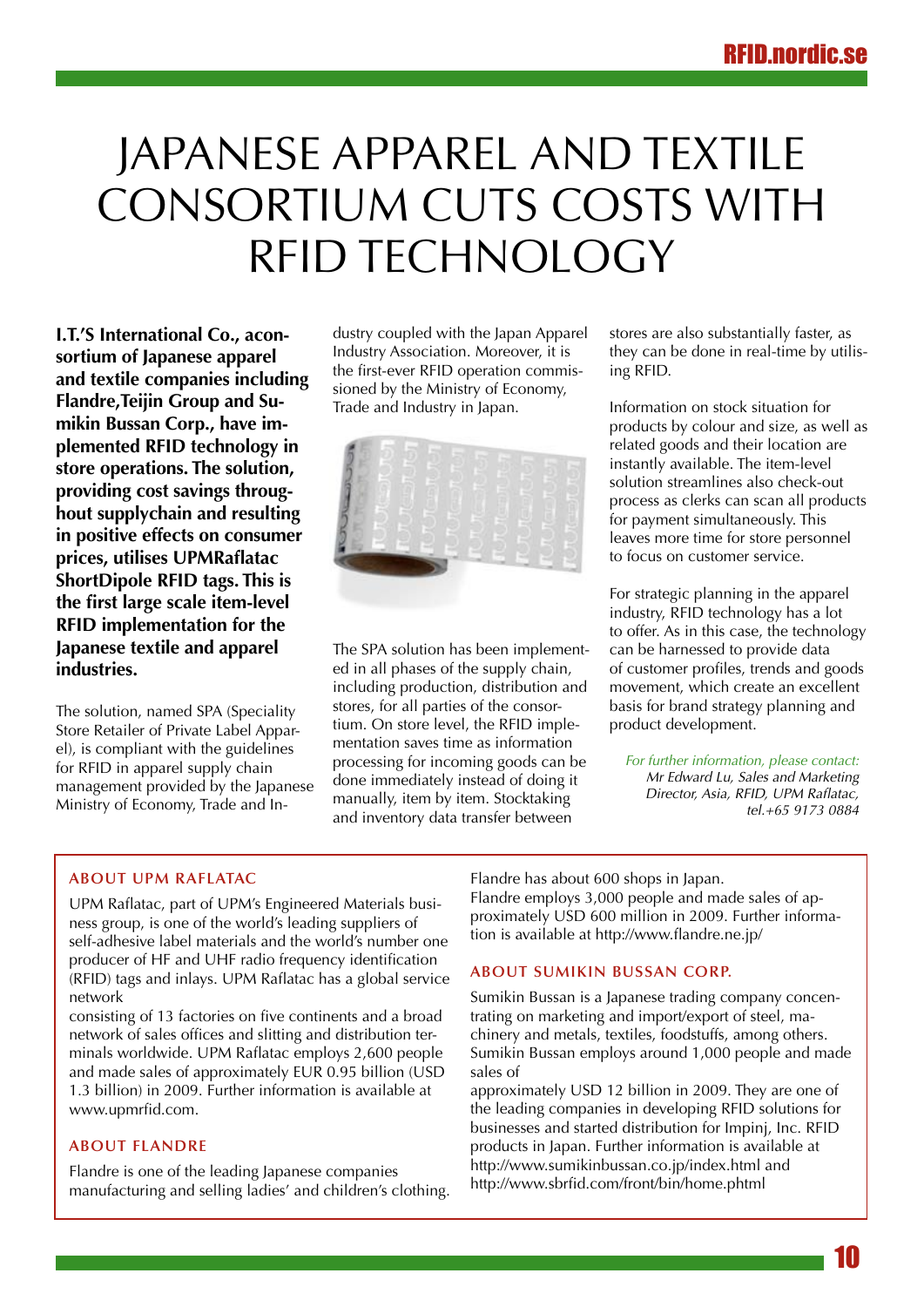## ABB avoids shipment errors WITH RFID TECHNOLOGY

**RFID technology provides significant benefits to ABB Oy in the management of outbound goods streams. The system developed by Vilant Systems Oy prevents loading errors for consignments, and it records movements of goods automatically in the stock control system. When outbound consignments are loaded, there is a significant saving in floor space used, because it is no longer necessary to assemble goods in a consolidation area. Instead, goods-vehicle trailers can be used for storage. The automation in question covers around two million transactions per year.** 

The system used by ABB is based on RFID-reader gates situated by the loading platform, via which all transport units, belonging to the consignment and marked with adhesive RFID tags at the parcel level, are delivered. Vilant's RFID software is integrated with ABB's own SAP system.

In the SAP system, the registration number of the vehicle arriving for loading is recorded, after which Vilant Server 5 software controls the progress of the delivery automatically. Because the system knows what the consignment should include, the gate issues an error warning if there is an attempt to load the wrong goods onto a vehicle. Also, the gate will not even close until all goods belonging to a consignment have been loaded onto a goods vehicle. Thus, in practice it is impossible to make incorrect deliveries.

ABB has now been using pioneering RFID solutions since 2004. The application of RFID started with the control of re-usable plywood boxes then used in orders of standard raw materials. This system, which is still in use, is based on the fact that all boxes equipped with RFID tags travel through RFID gates both at the supplier and at the factory. An empty box leaving ABB's factory will trigger

off a material order at the supplier, and likewise the departure of a full box from the supplier will generate an electronic notice. When it arrives at the factory, a full box is recorded automatically in the SAP system in the stock control system.

ABB Oy's Head of Processes, Julle Ala-Lahti, has been pleased with the RFID applications provided by Vilant Systems Oy: "Vilant Systems took full responsibility of the implementation. Their consistent and rigorous approach revealed improvement potential in our material flow and offered prompt results."

ABB's systems are based on the Vilant Server 5 product family and Vilant Systems Oy's RFID hardware products. UPM Raflatacin RFID tags are used as identifiers.

*Contact details:* 

*Ville Kauppinen, Vilant Systems Oy, Tel.: +358 (0)50 328 8001, ville.kauppinen@vilant.com*

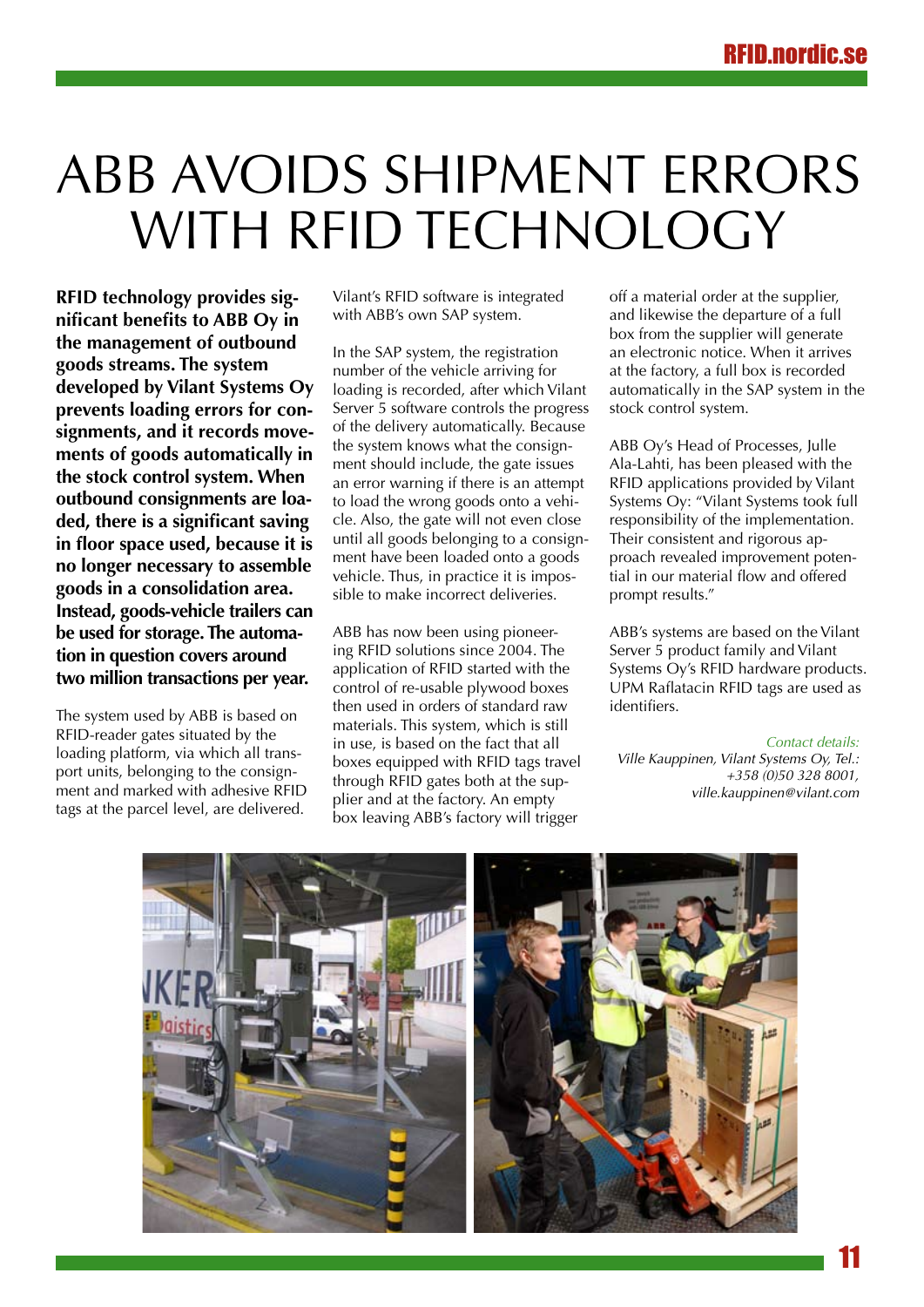## The winner of the European Golden Tag Award was Cooper Power Tools SAS/ Recoules, France

**At the Exhibition: Distribution, Logistik och Materialhantering in Malmö, Cooper Power Tools SAS/Recoules i Frankrike was given The European Golden tag Award. The Minitag went to AMC i LÄNGHEM in Sweden and Bob Forslund who was responsible for the RFID - solution.**

Here follows a brief decription of the winning soulution:

AMC designed a small RFID reader that could be integrated into the drill motor body. The reader can control two antennas. The drill machine is of a modular design. It has a control unit to, amongst other features; also govern feeds, speeds and coolant supply. Depending on size and type of tool, different nose pieces can be attached to the machine. Each of the nose pieces has a small RFID tag installed. One antenna is used to verify that the correct type and size is fitted for the job to be performed.

The second antenna is mounted at the very tip of the nose piece. It is oriented so that when the machine is securely clamped in the drill bushing, the nose antenna and the bushing tag are lined up in front of each other. When the machine is first set under power, the reader automatically switches to antenna No.1. As soon as the nose piece has been identified and



verified to be the correct one, the machine is ready to dock onto a fixture bushing. There the bushing tag ID is read and sent to the machine control unit.

There the correct program is loaded and the hole is automatically drilled, using the preset ideal cutting conditions.

#### **The result is an improved hole quality as regards:**

- Diameter tolerance
- Countersink depth tolerance
- • Hole finish
- Hole straightness
- Lack of burrs
- No delamination in composites
- No fiber fraying in composites
- No metallurgical change from excess heat

#### **Lowerd cost per hole:**

- Decrease the drilling time
- Reduce the number of operations for a finished hole
- Combine drilling and countersinking into one operation
- Self clamping attachments minimize hole to hole time

#### **Reduced inventory & capital investment:**

- Portable equipment eliminates expensive, large stationary machines
- Simultaneous drilling and countersinking reduces total equipment requirements
- Self clamping significantly reduces fixturing costs
- Modular designs reduce the number of complete backup units
- Improved tool economy:
- Exact monitoring of tool life
- Only regrinding when needed

#### *For further information please contac:t*

*Mr Bob Forslund AMC Lyckebo, 514 52 Långhem Phone +46 325 406 40 Cell +46 70 289 11 42 bob@amc-hb.se Jérôme.Galand R&D Projects Engineer Cooper Power Tools SAS/Recoules 25, avenue Maurice Chevalier BP28 77831 Ozoir-la-Ferrière Cedex France*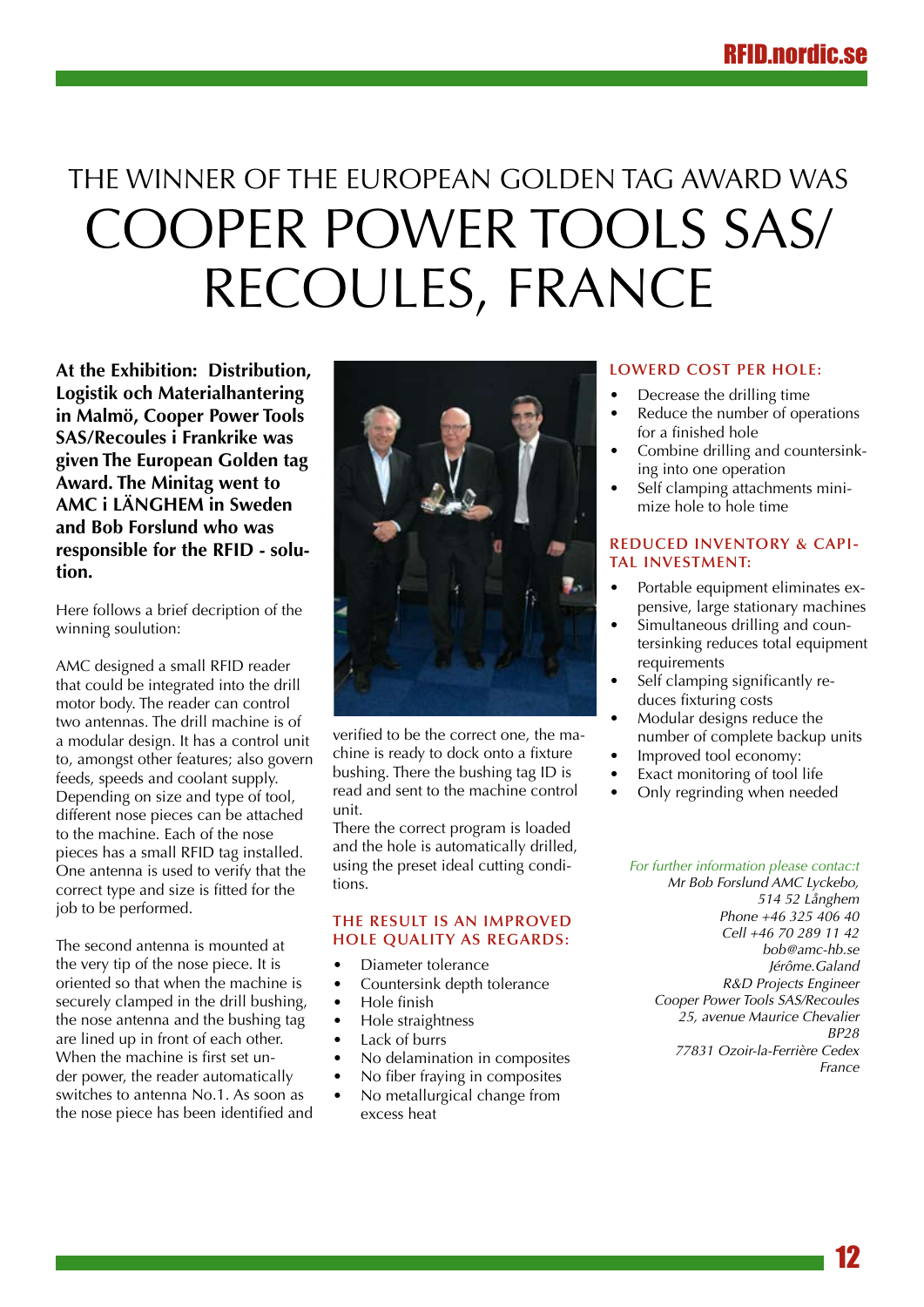## Odette International's initial RFID standardization phase concluded

As a result there are now three approved and published standards in place to guide the members of the European Automotive Industry on where and how to use RFID. The three standards provide RFID usage recommendations in the following areas:

- 1. For labeling of Returnable Transport Items, a.k.a. RTIs. The details are found in the Odette LR01 standard, "RFID in Supply Chain Container Management".
- 2. For labeling of parts in vehicles, primarily for the purpose of achieving a standardized infrastructure to support traceability on component level. This is defined in the Odette LR03 standard, "RFID for Tracking of Parts and Assemblies".
- 3. For labeling of complete vehicles. The main purpose of this standard is to facilitate a higher degree of automation (and hence reduce errors) in the process of distributing cars, from manufacturers to resellers. The details are found in Odette LR02, "RFID in Vehicle Distribution Processes".

The bulk of the standard text and particularly the procedural sections were primarily provided by the German VDA, "Verband der Automobilindustrie" whereas the RFID specific parts were provided primarily by Volvo Logistics, AutoIDExpert Scandinavia, VW, Daimler and Odette Sweden. During the inception of the documents, there was also a natural interaction with other companies, organizations and individual experts, such as Renault, Michelin, Q.E.D. Systems, ISO etc.



Maximizing the (re)use of already existing standards were one of the objectives during the development phase, as time is precious and we did not have the resources to reinvent any wheels. Other requirements were; Maximal compatibility with existing data formats currently used in standardized barcode based representations, as well as fitting the data structures to existing member company part number schemes and labeling of packaging, such that the new RFID standards should have the least possible negative impact on legacy systems, thereby becoming easier to accept and encompass.

Apart from the organizational issues, there was also a strong requirement



that the new standards should be possible to implement using currently commercially available RFID system components. Another strong influence was taken from the fact that EPC based RFID data representations (standards such as the SGTIN and GRAI etc.) cur-

13

**>>**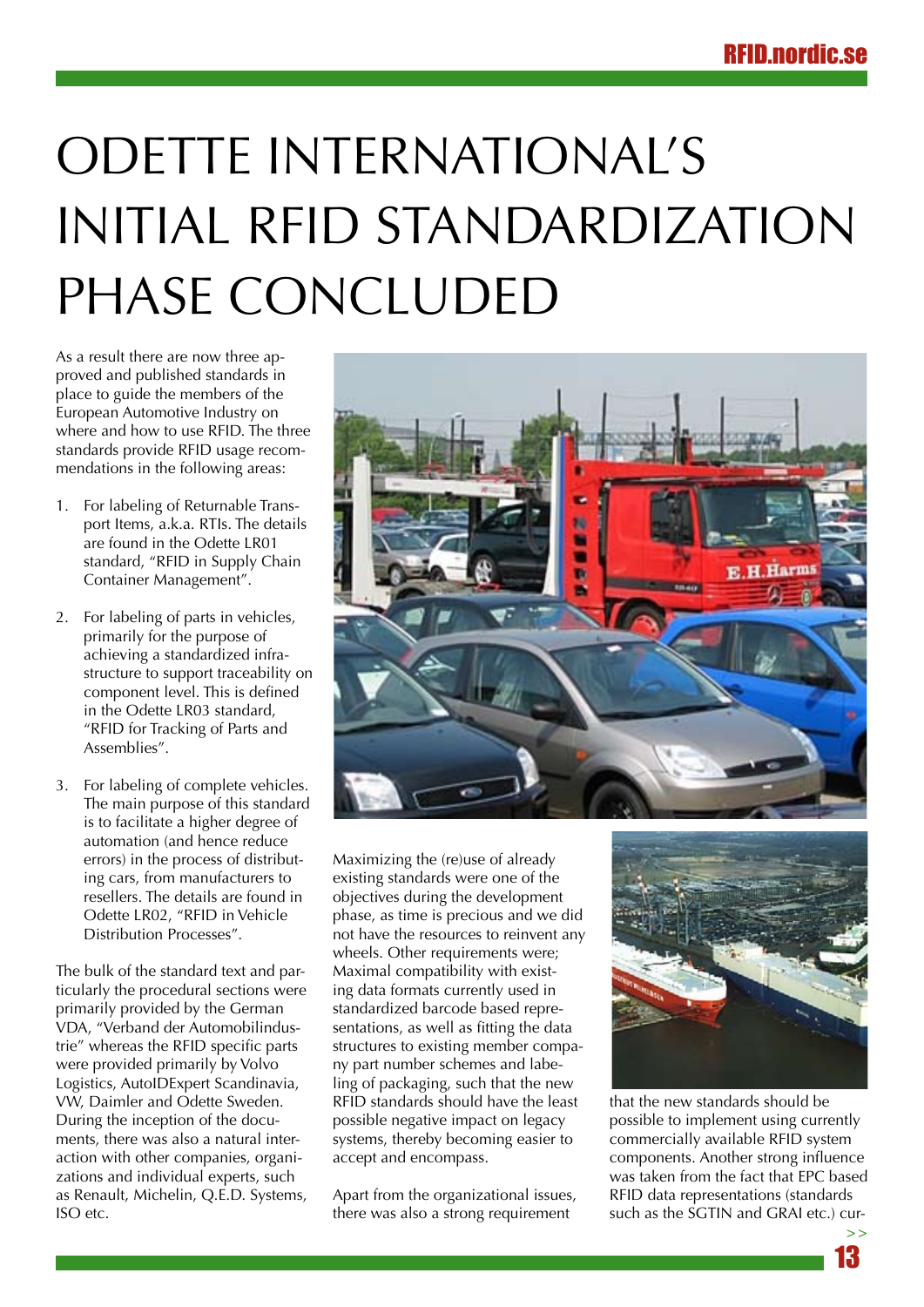rently are the dominant encodings in the retail industry, and therefore had to be taken into account. Not only for the purpose of peaceful co-existence, but also acknowledging the fact that objects using both [Odette and EPC] data representations will be found side by side in the near future in e.g. petrol stations.

This resulted in Odette acknowl edging the use of EPC as well, if so agreed by the trading partners directly involved in a specific transaction.

As a result of these requirements, and more, the Odette standards can be implemented with just about any ISO/ IEC 18000-6C compliant RFID reader that can

- a. read (and write) ISO/IEC 18000- 6C compatible tags with 240bits of UII memory;
- b. read (and write) the ISO/IEC 18000-6C MB012 Protocol Con trol Word;
- c. optionally read (and write) data to/from MB112;

This also implies that tags with a UII memory size of 240 bits, and that conforms to the air interface defined in ISO/IEC 18000-6C [a.k.a EPC Gen2 Class1] must be used. The use of MB112 [USER] memory is not man dated, but the syntax and semantics are fully defined in all three standards if needed.

The publication of these three stand ards documents concludes a 2.5 year long period of active work defining and writing these standards. Now members of the European automo tive industry as well as their suppli ers worldwide can safely initiate the process of RFID technology deploy ment, knowing that there are suf ficient standards in place to future proof their investments.

*For more information contact: Sten Lindgren, Odette Sweden, sten. lindgren@odette.se or Olle Hydbom, AutoIDExpert Scandina via, olle.hydbom@autidexpert.se*







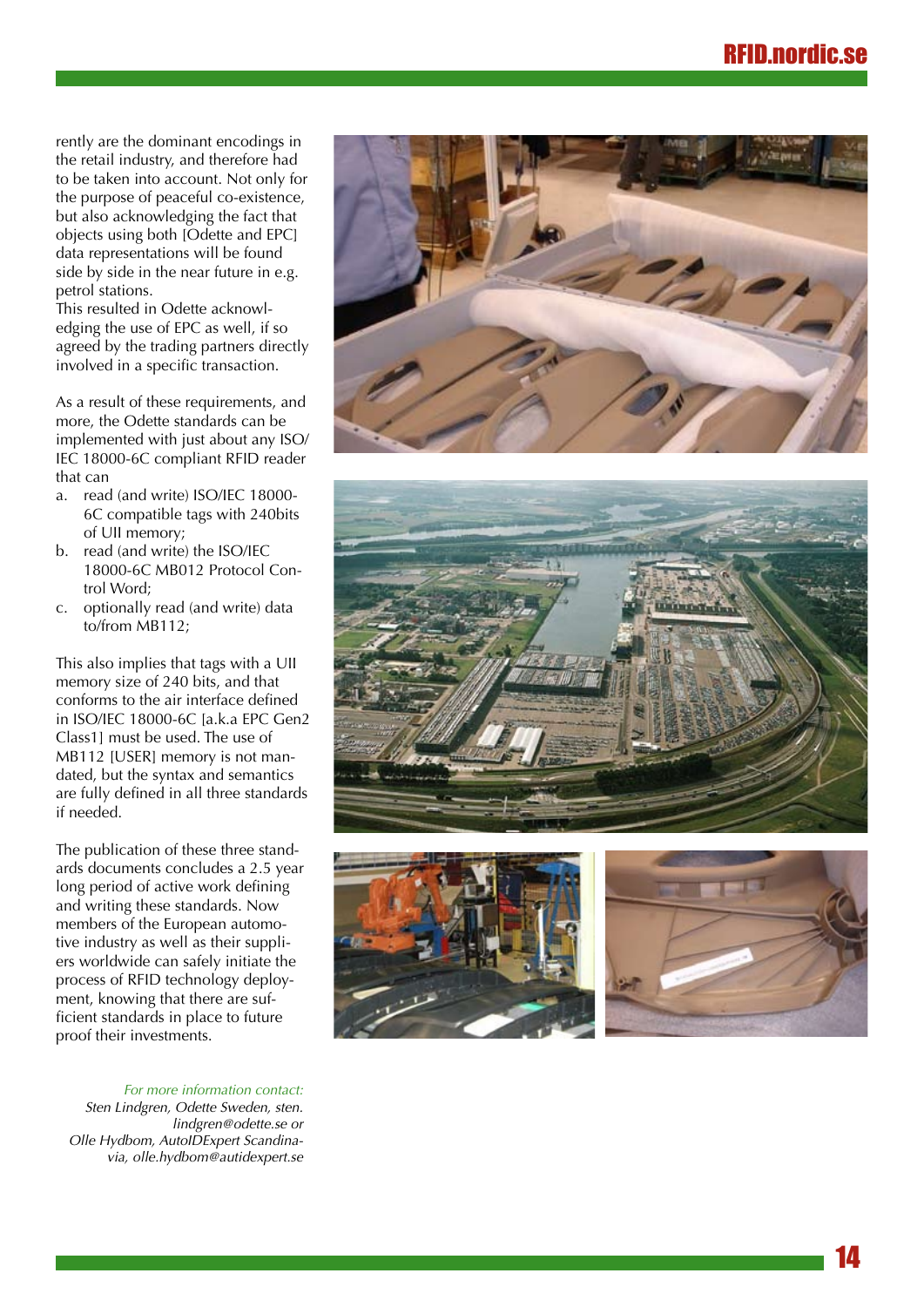

# WÜRTH UPDATES ITS RFID system

**The Finnish tools and equipment supplier, Würth Oy, has been one of the early birds in the field of RFID as they introduced their first RFID system in Finland already in 1995. Automating their picking line with RFID has brought Würth tremendous savings along the years thanks to error reduction, savings in labor costs and more efficient collection process.**

Würth introduced its first RFID system already 15 years ago. This low frequency (LF) RFID system was proprietary technology and dependable on specific hardware. When the reader manufacturer stopped making the design used by Würth, the company

was unable to get spare parts to their system which caused massive problems. New solution was delivered by Vilant Systems, a Finnish RFID system supplier, and is working reliably at the customer site. The new system is based on Ultra High Frequency (UHF) Gen2 RFID.

The automatic picking line consists of 1,5km of conveyor and over 20 picking stations with over 40 RFID readers. The RFID readers identify tagged picking boxes on the line and direct them to the correct picking stations along the way. The picking boxes are tagged with UPM Raflatac Web inlays and the tags are identified with ThingMagic Astra readers. The amount of daily RFID tracking events is close to 40 000.

The picking line is operated in two shifts, five days a week with over 70% of all orders passing through it every day. The line is crucial to the daily operations of Würth and can't stand any unintended down time. Vilant Systems was able to provide the hardware, software and the project work to update the whole picking line without any interruptions to the production. The reliable operation and ease of maintenance were two key factors in the evaluation criteria for the new system. With Vilant Server 5 device management and device monitoring functions, Würth's requirements towards the critical part of their operations were met.

> *Contact details: Antti Känsälä, Vilant Systems Oy, Tel.: +358 40 507 8874, antti.kansala@vilant.com*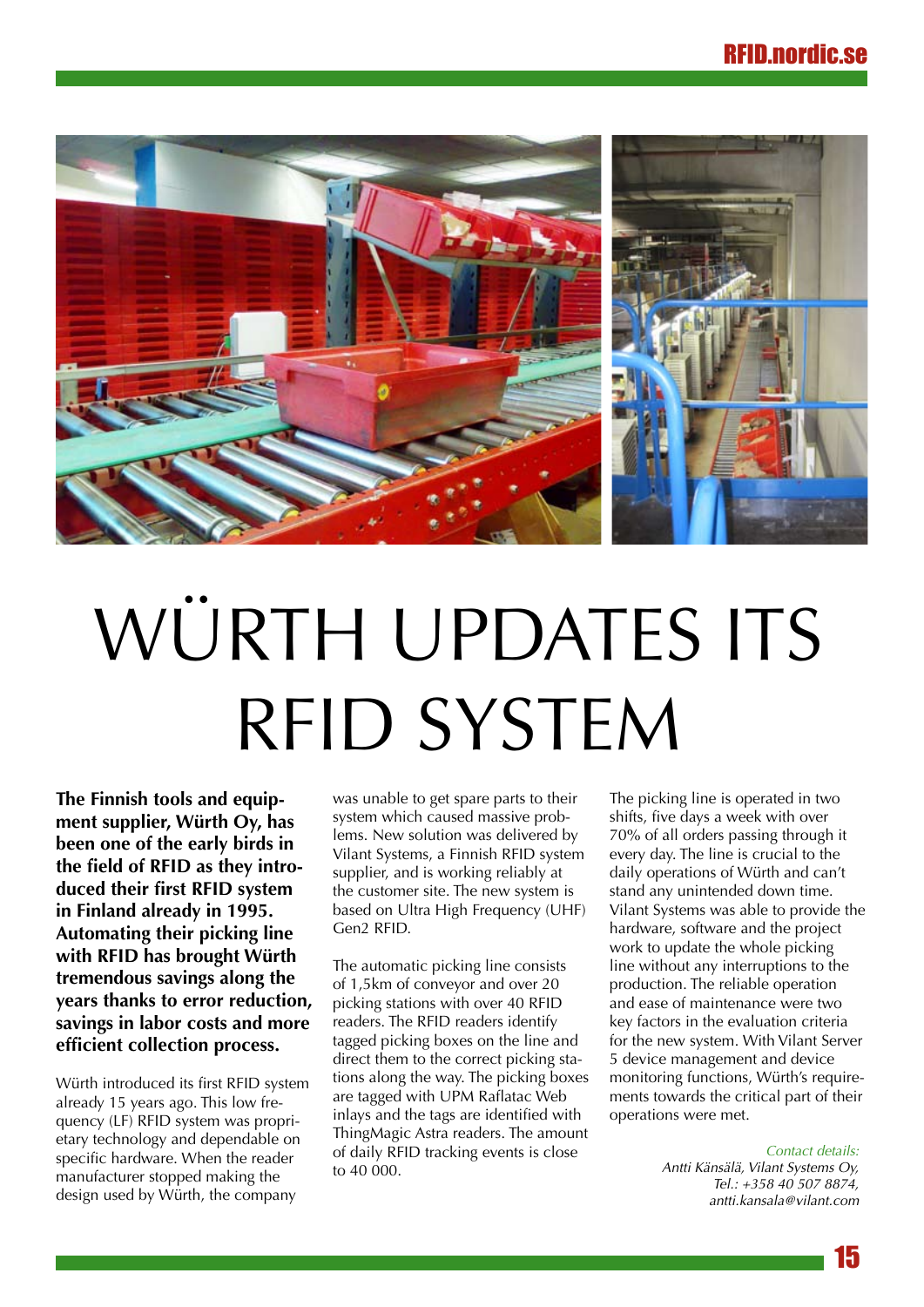## RFID technology enables efficient use of assets in gas cylinder industry

**UPM Raflatac and Technology Solution Partners LLC have jointly developed a curved UHF RFID tag as part of a gas cylinder tracking and production solution called Trakaid CyTrack.**

The solution interfaces UPM Raflatac Belt RFID tags equipped with NXP's U-Code G2XM chips with a four part

application comprising tracking, interface, mobile and synchronization systems.

The solution seamlessly integrates the production, warehousing and distribution processes. Each gas cylinder is tagged, and data from the tags is automatically read

*"The RFID solution helps Kay Nitro improve the visibility of the cylinders' operational cycle and improve customer-facing processes while reducing untraceable assets,"*

and entered into the system. This leaves no room for data entry errors due to illegible handwriting, poor readability, transcription or transposition.

Trakaid CyTrack was first implemented at Kay Nitro, a manufacturer and supplier of industrial gases including medical oxygen and nitrogen in Maharashtra, India. The company uses the solution to manage cylinder movement during receipt, filling and issue in order to reduce operating costs and improve productivity by automating data entry. This automation improves overall accuracy, allows an efficient use of assets, enables a faster turnaround of inventory, increases employee and customer safety, reduces cylinder loss and enhances the customer experience.

"The RFID solution helps Kay Nitro improve the visibility of the cylinders' operational cycle and improve customerfacing processes while reducing untraceable assets," says Yogendra Chaudhary, Manager of Kay Nitro. "We use RFID technology to shorten the production and turnaround time for cylinders to remove costs and down time from our processes. This also results in improved safety, which shows directly on our bottom line." Kay Nitro implement-

ed the RFID solution into its normal operating processes without any disruptions.

The benefits of an RFID implementation to the gas cylinder industry are measurable. Cylinders represent a highly valuable investment, and productivity is closely tied to how well these assets are managed. Overall, the average increase in

productivity from receiving to shipping is 30%.

*For further information, please contact:*

*Mr Mikko Nikkanen, Business Development Director, UPM Raflatac, RFID, tel. +1 805 312 4679 Mr Girish Gupta, Marketing Director, Technology Solution Partners, tel. +1 888 925 8388, +1 203 925 8388 Mr Yogendra Chaudhary, Manager, Kay Nitroxygen Pvt. Ltd., tel. + 91 2162 244251*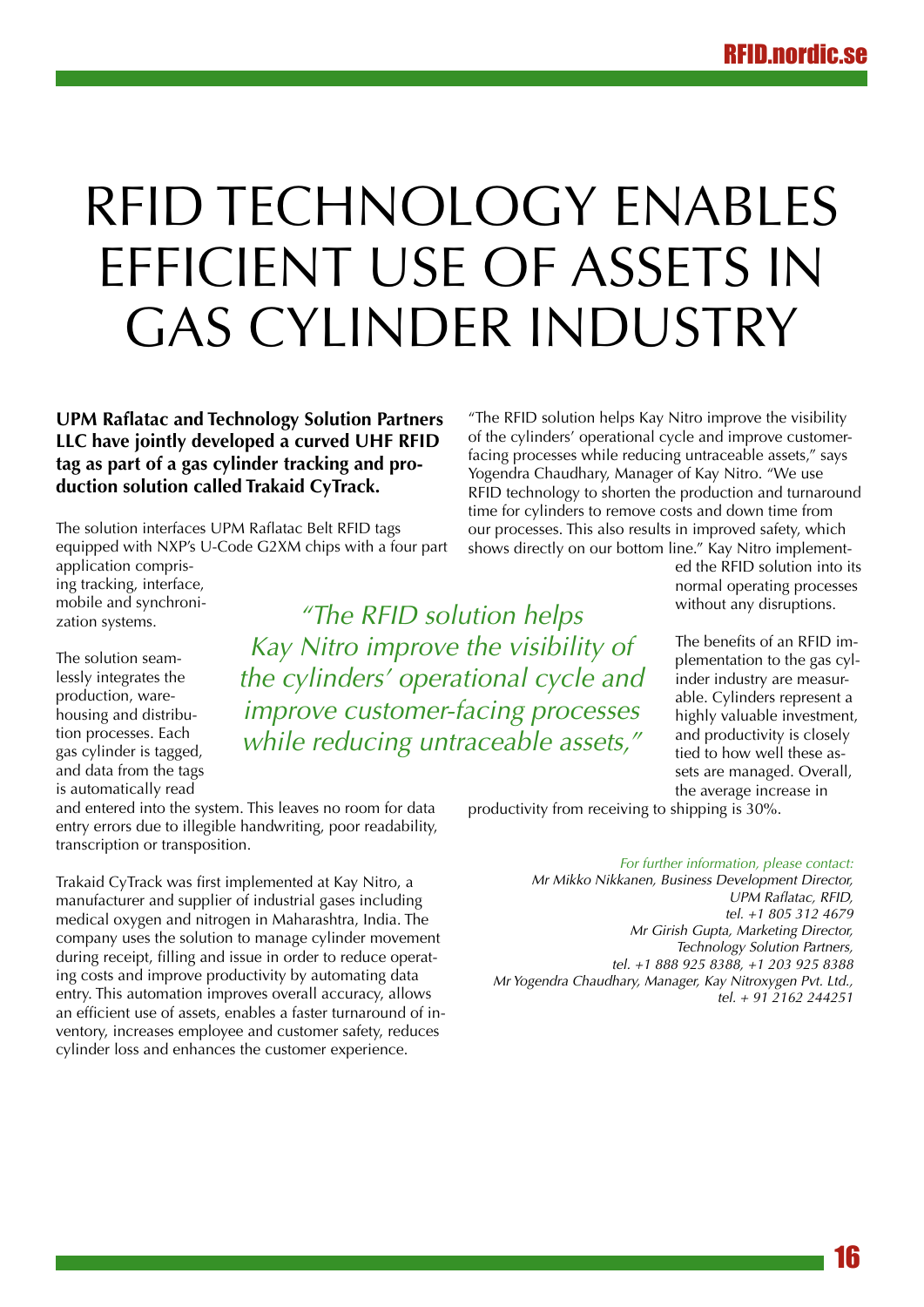## RFID.nordic.se

## Contact RFID Nordic organisation

C *Associated:* **AMC** Bob Forslund Lyckebo, 514 52 Långhem Phone +46 325 406 40 Cell +46 70 289 11 42 bob@amc-hb.se

C *Associated:* **AMD** Leif Nordlund +46 73 625 40 61

C<br>**ADAGE SC** Juha Rajala Box 10021, 952 27 Kalix Tel 0923 668 81 Fax 0923 668 88 Juha.rajala@adage.se

F *samarbete med:* **AIM Denmark** Arne Rask, ordförande ar@logisys.dk

*samt*

F<br>**AIM EU** milagros@aimglobal.org

## C **AdhTech AB**

Peter Nilsson **Box 22023** 250 22 Helsingborg Tel 042-25 60 21 Mail contact@adhtech.se www.adhtech.se/

C<br>**AUTOID EXPERT SC** Olle Hydbom Lars Christers väg 1

224 78 Lund Phone +46 730 80 34 00 olle.hydbom@autoidexpert.se www.autoidexpert.se/com

Avd. för fasta tillståndets elektronik I.Katardjiev, Uppsala universitet Box 534 75121 Uppsala +46 18 47 17248 ilia.katardjiev@angstrom.uu.se

P **BEAB** Harri Vantaa Box 943, 501 10 Borås Phone +46 33 29 09 00 Harri.vantaa@beab.nu

C **BnearIT AB** Spantagatan 2 973 46 Luleå  $+4690211800$ anders.hermansson@bnearit.se

## C **CAPGEMINI**

David Glans Gustavslundsvägen 131, Box 825 161 24 Bromma Mobil 0736 737355 david.glans@capgemini.se

## <sup>P</sup><br>CIVIL ID SYST

Pierre Wincent Box 933, 194 29 Upplands-Väsby Tel +46 8 626 85 60 Pierre.wincent@civilidsystems.com

## C **CombiQ AB**

Gjuterigatan 9 Science Park 553 18 Jönköping Tel +46 705 74 04 72 torbjorn.birging@combiq.com

## <sup>P</sup><br>**CONFIDEX LT**

Torbjörn Andersson Haarlankatu 1, 33230 Tampere, Finland +46 768 530 130 (mobile) +358 10 424 4100 (office) Skype ID: lakselva torbjorn.andersson@confidex.net www.confidex.fi

## P C **DataFångst Svenska AB**

Brännögatan 9A, 211 24 Malmö Lars Enoksson Tel 040 630 10 16 Mobil +46 708 15 46 85 Lars.enkosson@datafangst.se

## C **DATEMA**

SolnaStrandväg 98 Mobil: 0730-93 52 01 Tel 08 517 150 86 (00 vx) Fax 08 28 77 05 larry.nilsson@datema.se

*I samarbete med:*

#### f<br>**EFORUM I ST** Postboks 242, 1326 Lysaker Tel 67 83 86 93 post@eforum.no

## C **Electrona-Sievert AB**

Jonas Buskenström, Gårdsvägen 4, 169 70 SOLNA Tel 08 447 31 00 Jonas.buskenstrom@electrona.se

## C **ESCS AB,**

christer@escs.se Heberg117, 31196 Heberg Besök Skreavägen 5 0346-13075. ,0705088403 www.escs.se

#### U<br>**Handelsbanke** Henrik Sirborg Tegeluddsvägen 31 115 82 Stockholm Mobil 070 - 53 156 34 hesi02@handelsbanken.se

C **HENCOL** Henrik Östergren Mosskroken 24 167 56 BROMMA Tel +46 8 26 91 49 Cell +46 70 733 36 78 info@hencol.se

## P **HP**

Kent Roger Wistam Gustav lll Boulevard 36 169 85 SOLNA Tel 08 524 910 00 kent-roger.wistam@hp.com **C** = Consultant **P** = Producer **U**= User **F** = Federation **M**=Media

#### $\epsilon$ **IDENTEC SOLUTIONS**

Blekingegatan 3 554 48 Jönköping Tel +46 36 13 50 80 Fax+ 46 36 13 51 80

#### C **IDENTEC SOLUTIONS Norway AS**

(formerly Wtek AS) Skarpengland 4715 ØVREBØ, Norway Phone: +47 38 13 91 53 Fax: +47 38 13 96 91 Mobile: +47 951 16 047 E-Mail: mona@identecsolutions.no

## P **INTERMEC**

Fredrik Dahlgren Kista Science Tower 164 51 KISTA Tel 08 622 06 60 fredrik.dahlgren@intermec.com

#### **Inst. för Designvetenskaper**

Lunds Universitet Daniel Hellström Phone: +46 46 222 72 30 Cell: +46 730 560 580 Daniel.hellstrom@plog.lth.se

*I samarbete med:*

#### f<br>**KOMPETANSENETTVERKE eforum**

i Standard Norge August Nilssen Prosjektleder Tlf dir: 67838689 Mobil: 90140566 http://www.eforum.no/

*I samarbete med:*

## F<br>**KTH INFORMATION A**

Communcations Technology LI-Rong Zheng Box Elctrum 229 164 40 Kista +46 8 790 4104 lirong@imit.kth.se

## C<br>**LEARNINGWE**

Cylindervägen 18 Box 1113, 131 26 NACKA STRAND +46 70 332 84 70 gunnar.ivansson@learningwell.se

## P **Logopak Systems AB**

Lilla Bommen 1 SE-411 04 Göteborg Tel 0 31 - 700 12 30 mobile: 0709 - 67 84 70 fax: 031 - 15 12 01 mail: LThuring@Logopak.se web: www.logopak.se

#### P **MECTEC Elektronik AB**

Joachim Holgersson Agnesfridsvägen 189 S-213 75 Malmö Tel 040 689 25 01 (Direct) Mobil 070 354 75 01 (Mobile) Växel 040 689 25 00 (Switchboard) Fax 040 689 25 25 (Fax) joachim.holgersson@mectec.se http://www.mectec.se

#### M **MEDIAPLANET**

Richard Ohlsson Norrlandsgatan 22 111 43 Stockholm Tel +46 8 545 953 00 richard.ohlsson@mediaplanet.com

*Associated:* Björn Söderberg Mobil 073 805 09 00 Bjorn.soderberg@kiwok.com

## M **MENTOR ONLINE**

Lars Nordmark Tel 042 490 19 17 Fax 042 490 19 99 Mobil 0709 75 99 42 anders.k@mentoronline.se

#### P **MOTOROLA Enterprise Mobility**

Jonas Folkesson Solna Strandväg 78, 171 26 Solna +46 8 445 29 23 Mobil +46 733 35 29 23 Jonas.Folkesson@motorola.com

## C **NIBLAEUS KONSULT AB**

Gunnar Niblaeus Banérgatan 29, 115 22 Stockholm Cell +46 70 593 95 41 gunnar@niblaeus.se

## P **NILÖRNGRUPPEN AB**

Per Wagnås Box 499, 503 13 Borås Tel +46 33 700 88 53 Mobile +46 70 915 18 67 Per.wagnas@nilorn.com

## m<br>**Nord-e**m

Bo Wallteg Bankvägen 30 262 70 Stöveltorp Tel 042/207166 Mobil 0703/207163 bo.wallteg@n-e.nu

## P **NORDICID**

Miia Kivela Myllyojankatu 2A 24100 SALO, Finland Tel +358 2 727 7700 miia.kivela@nordicid.com mirva.saarijarvi@nordicid.com

#### P **OBERTHUR TECHNOLOGIES Sweden AB**

Torjörn Noré Färögatan 7, 164 40 KISTA Tel +46 8 658 75 00 t.noree@oberthurcs.com

*I samarbete med:*

#### F **ODETTE** Sten Lindgren Karlavägen 14, Stockholm Tel +46 8 700 41 20 Sten.lindgren@odette.se

17  **>>**